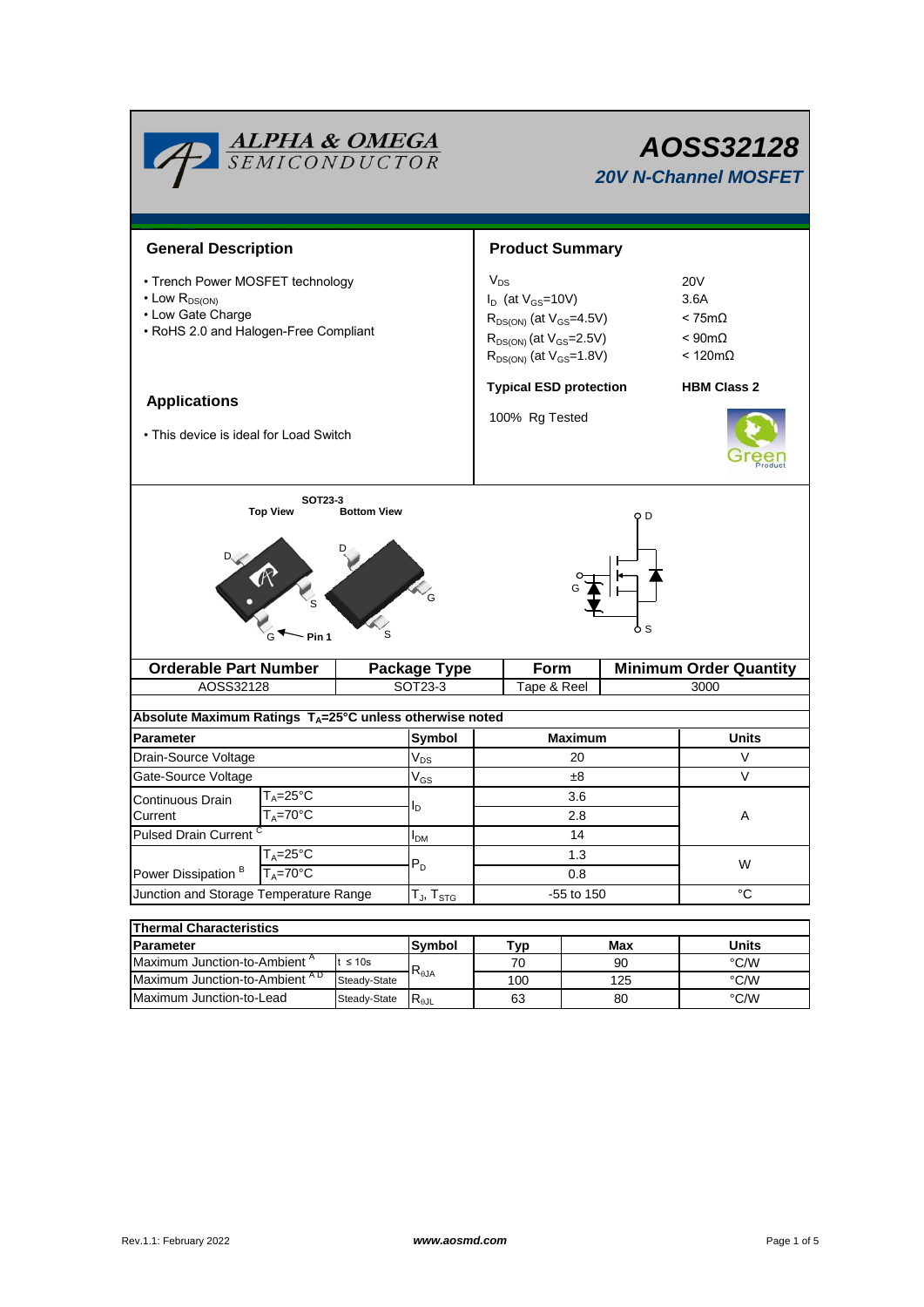

#### **Electrical Characteristics (TJ=25°C unless otherwise noted)**

| Symbol                      | Parameter                             | <b>Conditions</b>                                              |                     | Min  | <b>Typ</b> | Max          | <b>Units</b> |  |  |  |  |  |
|-----------------------------|---------------------------------------|----------------------------------------------------------------|---------------------|------|------------|--------------|--------------|--|--|--|--|--|
| <b>STATIC PARAMETERS</b>    |                                       |                                                                |                     |      |            |              |              |  |  |  |  |  |
| $BV_{DSS}$                  | Drain-Source Breakdown Voltage        | $I_D = 250 \mu A$ , $V_{GS} = 0V$                              |                     | 20   |            |              | V            |  |  |  |  |  |
| $I_{\text{DSS}}$            | Zero Gate Voltage Drain Current       | $V_{DS}$ =20V, $V_{GS}$ =0V                                    |                     |      |            | 1            |              |  |  |  |  |  |
|                             |                                       |                                                                | $T_J = 55^{\circ}C$ |      |            | 5            | μA           |  |  |  |  |  |
| $I_{GSS}$                   | Gate-Body leakage current             | $V_{DS} = 0V$ , $V_{GS} = \pm 8V$                              |                     |      |            | ±10          | μA           |  |  |  |  |  |
| $V_{GS(th)}$                | Gate Threshold Voltage                | V <sub>DS</sub> =V <sub>GS.</sub> I <sub>D</sub> =250µA        |                     | 0.4  | 0.85       | 1.3          | V            |  |  |  |  |  |
| $R_{DS(ON)}$                | Static Drain-Source On-Resistance     | $V_{GS} = 4.5V$ , $I_D = 3.6A$                                 |                     |      | 55         | 75           | $m\Omega$    |  |  |  |  |  |
|                             |                                       |                                                                | $T_i = 125$ °C      |      | 75         | 102          |              |  |  |  |  |  |
|                             |                                       | $V_{GS}$ =2.5V, $I_D$ =3A                                      |                     |      | 66         | 90           | $m\Omega$    |  |  |  |  |  |
|                             |                                       | $V_{GS} = 1.8V, I_D = 1A$                                      |                     |      | 86         | 120          | $m\Omega$    |  |  |  |  |  |
| $g_{FS}$                    | <b>Forward Transconductance</b>       | V <sub>ns</sub> =5V, I <sub>n</sub> =3.6A                      |                     |      | 11         |              | S            |  |  |  |  |  |
| $V_{SD}$                    | Diode Forward Voltage                 | $IS=1A, VGS=0V$                                                |                     |      | 0.75       | $\mathbf{1}$ | V            |  |  |  |  |  |
| $I_{\rm S}$                 | Maximum Body-Diode Continuous Current |                                                                |                     |      |            | 2            | Α            |  |  |  |  |  |
|                             | <b>DYNAMIC PARAMETERS</b>             |                                                                |                     |      |            |              |              |  |  |  |  |  |
| $\mathbf{C}_{\text{iss}}$   | Input Capacitance                     |                                                                |                     |      | 190        |              | рF           |  |  |  |  |  |
| $C_{\rm oss}$               | Output Capacitance                    | V <sub>GS</sub> =0V, V <sub>DS</sub> =10V, f=1MHz              |                     |      | 30         |              | pF           |  |  |  |  |  |
| $\mathbf{C}_{\mathrm{rss}}$ | Reverse Transfer Capacitance          |                                                                |                     |      | 23         |              | рF           |  |  |  |  |  |
| $R_{g}$                     | Gate resistance                       | $f = 1$ MHz                                                    | 4                   | 8    | 12         | Ω            |              |  |  |  |  |  |
|                             | <b>SWITCHING PARAMETERS</b>           |                                                                |                     |      |            |              |              |  |  |  |  |  |
| $Q_g(4.5V)$                 | <b>Total Gate Charge</b>              | $V_{GS} = 4.5V$ , $V_{DS} = 10V$ ,<br>$ID=3.6A$                |                     |      | 2.2        | 6            | nC           |  |  |  |  |  |
| $\mathbf{Q}_\text{gs}$      | Gate Source Charge                    |                                                                |                     |      | 0.2        |              | nC           |  |  |  |  |  |
| $Q_{gd}$                    | Gate Drain Charge                     |                                                                |                     |      | 0.6        |              | пC           |  |  |  |  |  |
| $t_{D(on)}$                 | Turn-On DelayTime                     | $V_{GS}$ =4.5V, $V_{DS}$ =10V, R <sub>1</sub> =2.78 $\Omega$ , |                     |      | 5.5        |              | ns           |  |  |  |  |  |
| $t_r$                       | Turn-On Rise Time                     |                                                                |                     |      | 6          |              | ns           |  |  |  |  |  |
| $t_{D(off)}$                | Turn-Off DelayTime                    | $R_{\text{GEN}} = 3\Omega$                                     |                     | 21.5 |            | ns           |              |  |  |  |  |  |
| $\mathbf{t}_\text{f}$       | <b>Turn-Off Fall Time</b>             |                                                                |                     | 5    |            | ns           |              |  |  |  |  |  |
| $\mathfrak{t}_{\text{rr}}$  | Body Diode Reverse Recovery Time      | $I_F = 3.6A$ , di/dt=300A/ $\mu$ s                             |                     | 3.7  |            | ns           |              |  |  |  |  |  |
| $Q_{rr}$                    | Body Diode Reverse Recovery Charge    | $I_F = 3.6A$ , di/dt=300A/ $\mu$ s                             |                     |      | 1.7        |              | nC           |  |  |  |  |  |

A. The value of R<sub>0JA</sub> is measured with the device mounted on 1in<sup>2</sup> FR-4 board with 2oz. Copper, in a still air environment with T<sub>A</sub> =25°C. The value in any given application depends on the user's specific board design.

B. The power dissipation  ${\sf P}_{\sf D}$  is based on  ${\sf T}_{\sf J(MAX)}$ =150 $^\circ\,$  C, using  $\leqslant$  10s junction-to-ambient thermal resistance.

C. Repetitive rating, pulse width limited by junction temperature T $_{\rm J(MAX)}$ =150°C. Ratings are based on low frequency and duty cycles to keep

 $initialT = 25^\circ$  C.

D. The R<sub>eJA</sub> is the sum of the thermal impedance from junction to lead R<sub>eJL</sub> and lead to ambient.<br>E. The static characteristics in Figures 1 to 6 are obtained using <300µs pulses, duty cycle 0.5% max.<br>F. These curves ar

2oz. Copper, assuming a maximum junction temperature of T<sub>J(MAX)</sub>=150°C. The SOA curve provides a single pulse rating.

APPLICATIONS OR USES AS CRITICAL COMPONENTS IN LIFE SUPPORT DEVICES OR SYSTEMS ARE NOT AUTHORIZED. AOS DOES NOT ASSUME ANY LIABILITY ARISING OUT OF SUCH APPLICATIONS OR USES OF ITS PRODUCTS. AOS RESERVES THE RIGHT TO MAKE CHANGES TO PRODUCT SPECIFICATIONS WITHOUT NOTICE. IT IS THE RESPONSIBILITY OF THE CUSTOMER TO EVALUATE SUITABILITY OF THE PRODUCT FOR THEIR INTENDED APPLICATION. CUSTOMER SHALL COMPLY WITH APPLICABLE LEGAL REQUIREMENTS, INCLUDING ALL APPLICABLE EXPORT CONTROL RULES, REGULATIONS AND LIMITATIONS.

AOS' products are provided subject to AOS' terms and conditions of sale which are set forth at: http://www.aosmd.com/terms\_and\_conditions\_of\_sale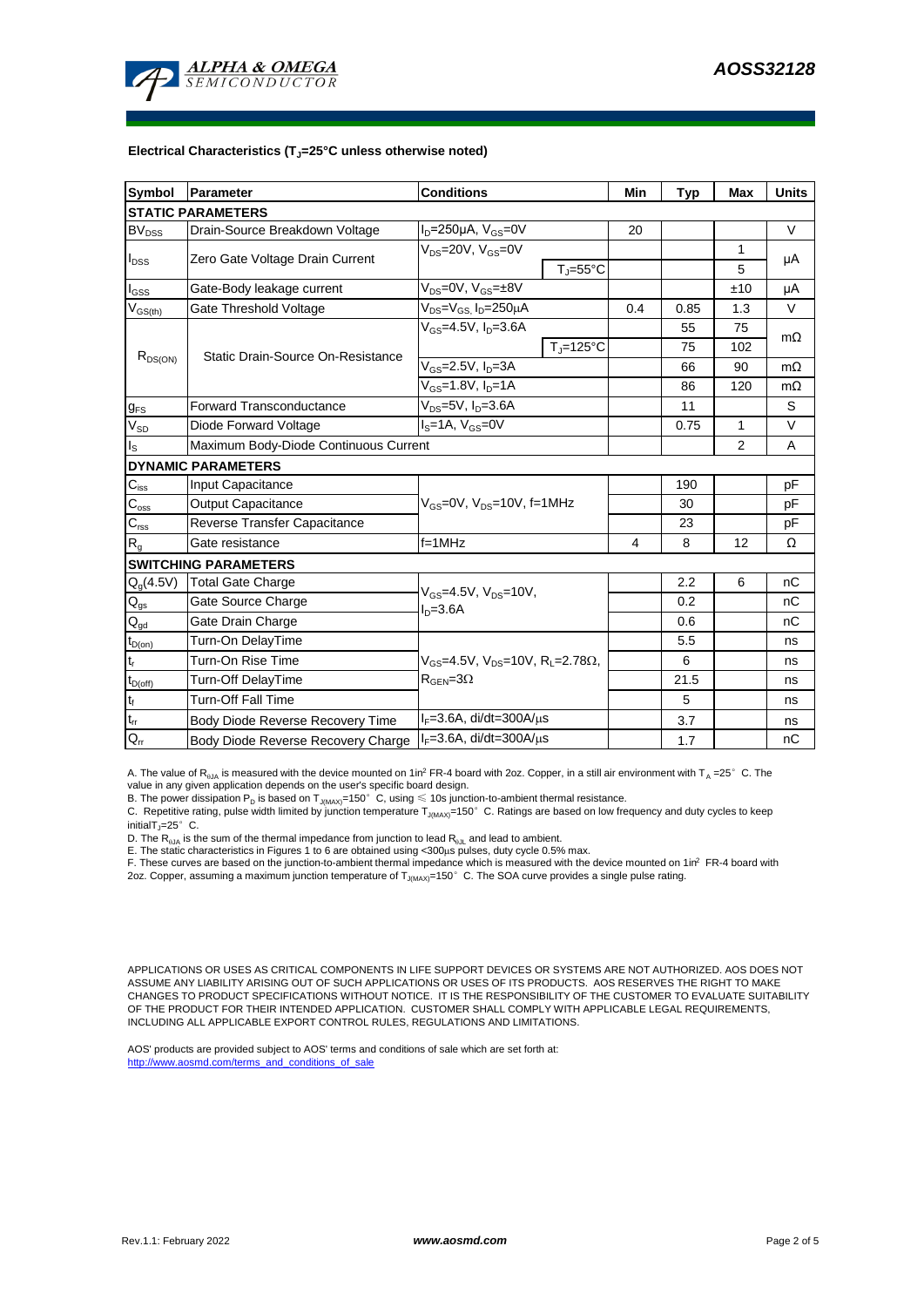

### **TYPICAL ELECTRICAL AND THERMAL CHARACTERISTICS**

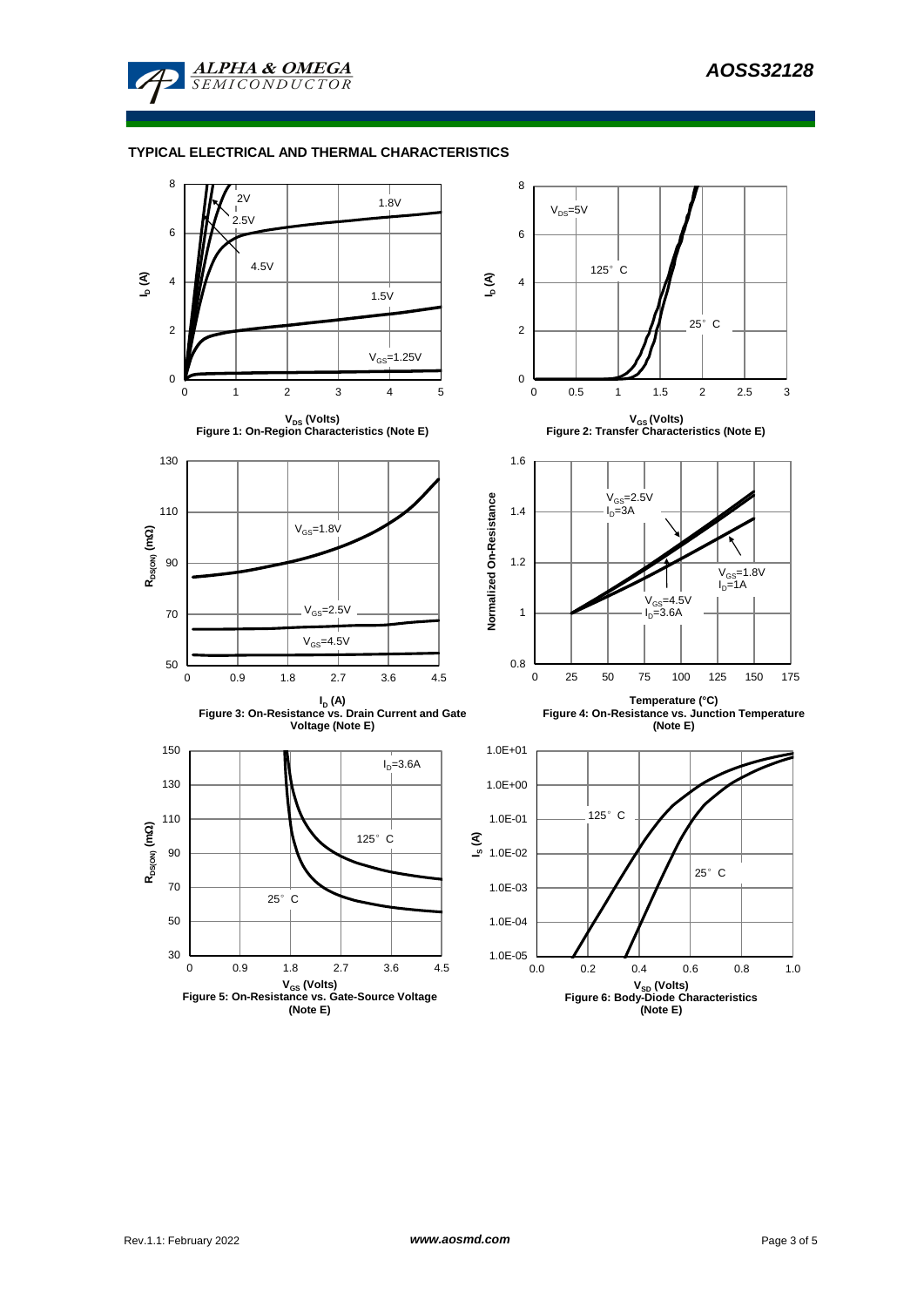

### **TYPICAL ELECTRICAL AND THERMAL CHARACTERISTICS**